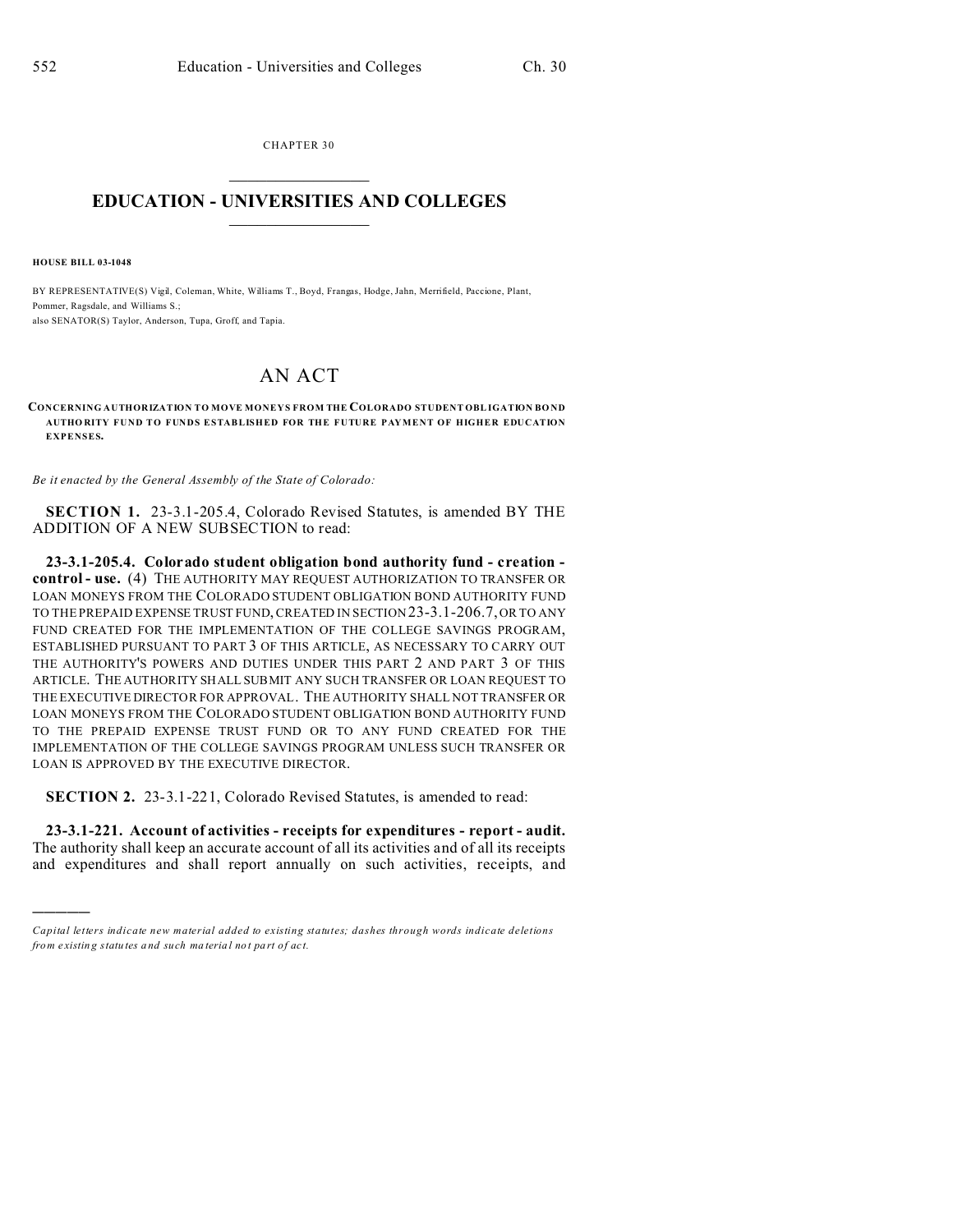expenditures in the month of February to its members, to the governor, to the commission, and to the state auditor in a form prescribed by the controller. Also included in the report shall be any recommendations with reference to additional legislation, a financial analysis of the actuarial soundness of the prepaid expense trust fund, AN ACCOUNTING OF ANY LOANS OR TRANSFERS APPROVED PURSUANT TO SECTION 23-3.1-205.4 (4), and other action that may be necessary to carry out the purposes of the authority. The state auditor may investigate the affairs of the authority and may examine the properties and records of the authority, and the controller may prescribe methods of accounting and the rendering of periodical reports in relation to undertakings by the authority. The department of higher education shall adopt and prepare a budget for the authority for the next fiscal year. Beginning July 1, 2000, the fiscal year of the authority shall begin on July 1 and shall end on June 30. The authority shall not be required to comply with fiscal rules of the state of Colorado until July 1, 2000.

**SECTION 3.** 23-3.1-206.7 (5) (a), Colorado Revised Statutes, is amended to read:

**23-3.1-206.7. Prepaid expense program.** (5) (a) The Colorado prepaid postsecondary education expense trust fund is hereby created. The prepaid expense trust fund shall consist of moneys remitted by purchasers, moneys acquired from governmental and private sources, and general fund appropriations, if any. IN ADDITION, THE PREPAID EXPENSE TRUST FUND MAY INCLUDE ANY MONEYS TRANSFERRED OR LOANED THERETO PURSUANT TO SECTION 23-3.1-205.4. All income derived from the deposit and investment of moneys in the prepaid expense trust fund shall be credited to the fund. At the end of any fiscal year, all unexpended and unencumbered moneys in the prepaid expense trust fund shall remain therein and shall not be credited or transferred to the general fund or any other fund. On May 26, 2000, the prepaid expense trust fund, and all moneys in said fund, including all interest and earnings in said fund shall be transferred with the authority as provided in section 23-3.1-205.3. All moneys remitted by purchasers and other moneys received by the authority in connection with the prepaid expense program shall be transmitted by the authority to the state treasurer and credited to the prepaid expense trust fund. The state treasurer shall invest moneys in the prepaid expense trust fund based upon the advice and recommendations of the authority and shall make disbursements from the prepaid expense trust fund in connection with the prepaid expense program based upon the direction of the authority and in a manner appropriate to carry out the prepaid expense program. All income derived from the deposit and investment of moneys in the prepaid expense trust fund shall be credited to the fund. At the end of any fiscal year, all unexpended and unencumbered moneys in the prepaid expense trust fund shall remain therein and shall not be credited or transferred to the general fund or any other fund.

**SECTION 4. Effective date.** This act shall take effect at 12:01 a.m. on the day following the expiration of the ninety-day period after final adjournment of the general assembly that is allowed for submitting a referendum petition pursuant to article V, section  $1(3)$  of the state constitution; except that, if a referendum petition is filed against this act or an item, section, or part of this act within such period, then